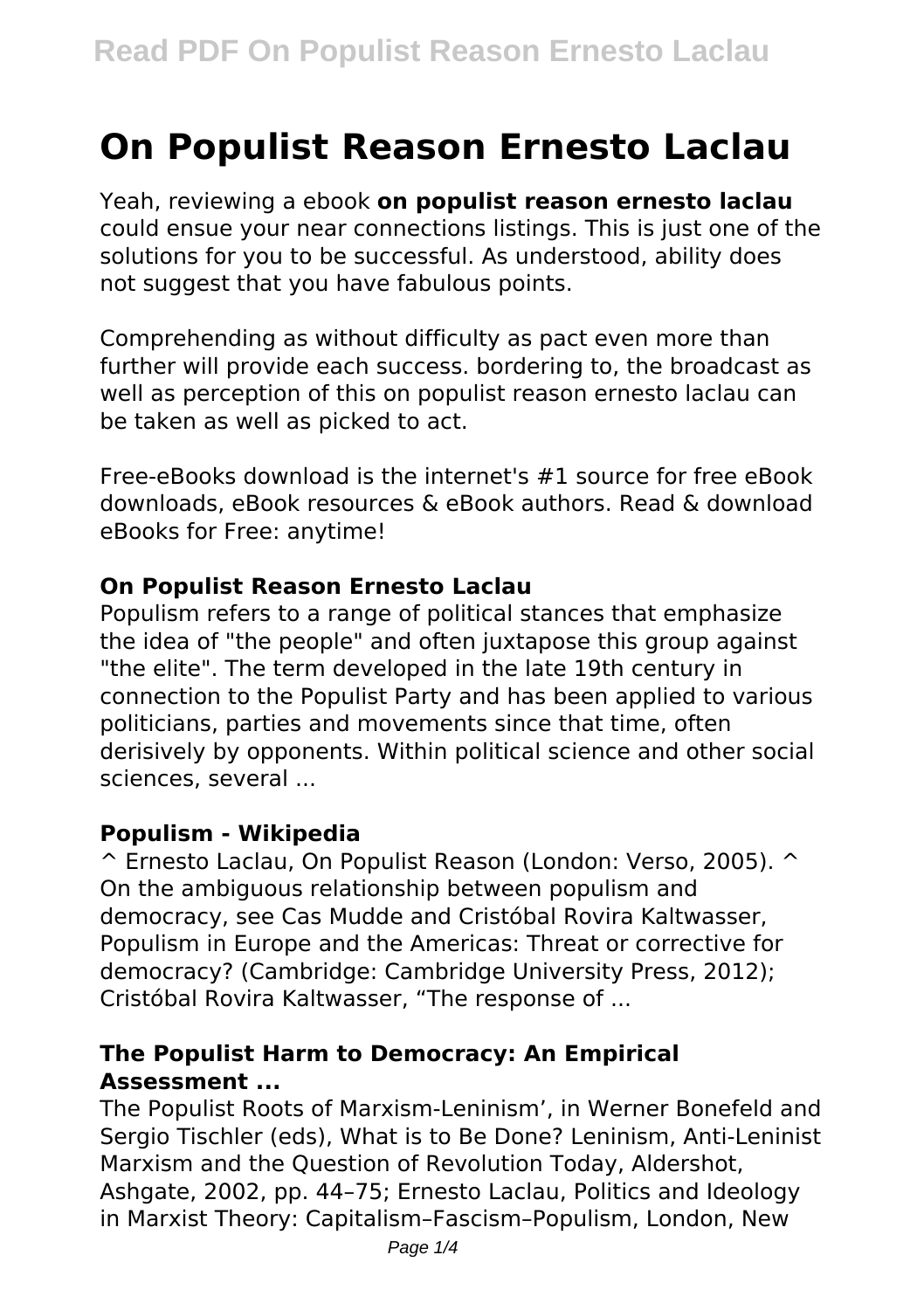Left Books, 1977, p. 196.

# **The Populist Zeitgeist | Government and Opposition ...**

A floating signifier (also sometimes referred to as an empty signifier) is a signifier without a referent in semiotics and discourse analysis, such as a word that points to no actual object and has no agreed upon meaning.The term open signifier is sometimes used as a synonym due to the empty signifier's nature to "resist the constitution of any unitary meaning" thus enabling its ability to ...

## **Floating signifier - Wikipedia**

Populists are adept at linking failures in one policy area to failures in another, making them appear part of a broad and systematic chain of unfulfilled demands. 28 Ernesto Laclau, On Populist Reason (London: Verso, 2005).

#### **Populists in Power Around the World | Institute for Global ...**

Ernesto Laclau: On Populist Reason. Verso, London 2007, ISBN 978-1-84467-186-1 (englisch). Philip Manow: Die Politische Ökonomie des Populismus. suhrkamp, Frankfurt am Main, 2018, ISBN 978-3-518-12728-5. Yves Mény, Yves Surel (Hrsg.): Democracies and the Populist Challenge. Palgrave Macmillan, Basingstoke 2014, ISBN 978-0-333-97004-1.

## **Populismus – Wikipedia**

Populizm (z łac. populus "lud") – zjawisko polityczne polegające na odwoływaniu się w swoich postulatach i retoryce do idei i woli "ludu", często stawianego w kontrze do "elit". Populizm jest definiowany jako ideologia, w której "lud" postrzegany jako siła moralnie wyższa, przeciwstawiany jest "elitom", postrzeganym jako skorumpowane i reprezentujące partykularne ...

## **Populizm – Wikipedia, wolna encyklopedia**

110 Ernesto Laclau, On Populist Reason (London: Verso, 2018), 1–20; Jan-Werner Müller, What Is Populism? (Pennsylvania: Penguin Books, 2017), 19–25; and Linda Bos, Wouter van der Brug, and Claes de Vreese, "How the Media Shape Perceptions of Right-Wing Populist Leaders," Political Communication 28, no. 2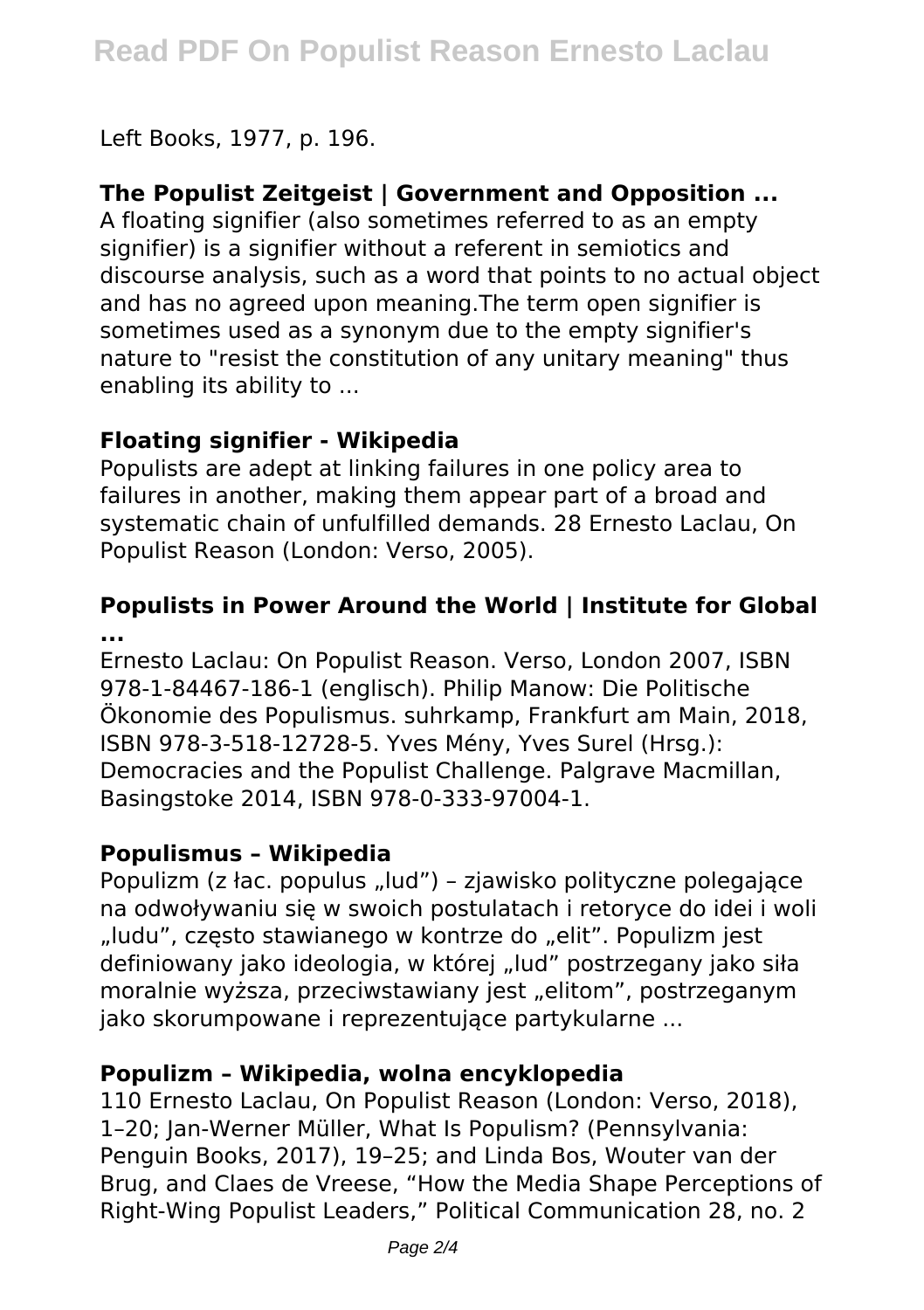(April 2011): 182–206, https ...

# **The Political Effects of Social Media Platforms on ...**

Λαϊκισμός είναι η στάση και η συμπεριφορά που συναντάται στην πολιτική και στην τέχνη και χαρακτηρίζεται από υπερβολική και μη αυθεντική λαϊκότητα και κατ' επέκταση από δημαγωγία και προπαγάνδα.

## **Λαϊκισμός - Βικιπαίδεια**

Georges Bataille (\* 10.September 1897 in Billom, Département Puy-de-Dôme; † 9. Juli 1962 in Paris) war ein französischer Schriftsteller und Philosoph.. Er galt als Vertreter des Surrealismus.Bataille veröffentlichte Poesie, Prosa, Studien zu aktuellen Themen, Artikel in Zeitschriften und theoretische Arbeiten – vor allem in Ökonomie.Er gründete die Zeitschrift Critique, heute Revue ...

#### **Georges Bataille – Wikipedia**

In this fifth edition of his successful Cultural Theory and Popular Culture: An Introduction, John Storey has extensively revised the text throughout. As before, the book presents a clear and critical survey of competing theories of and various

## **(PDF) John storey cultural theory and popular ...**

La filosofía moderna es aquella filosofía desarrollada durante la edad moderna y asociada con la modernidad.No es una doctrina concreta o escuela (por lo que no debe ser confundida con movimientos específicos como el Modernismo), a pesar de que muchos autores de esta era comparten ciertos supuestos comunes, lo cual ayuda para distinguirla de filosofía anterior y posterior.

## **Filosofía moderna - Wikipedia, la enciclopedia libre**

Academia.edu is a platform for academics to share research papers.

## **(PDF) AARC Digital Library General Collection | Gina ...**

A tangled web: Public reason, web 2.0 and a new definition of action for participatory technologies. As web 2.0 technologies gain popularity, theorists are divided about whether these new